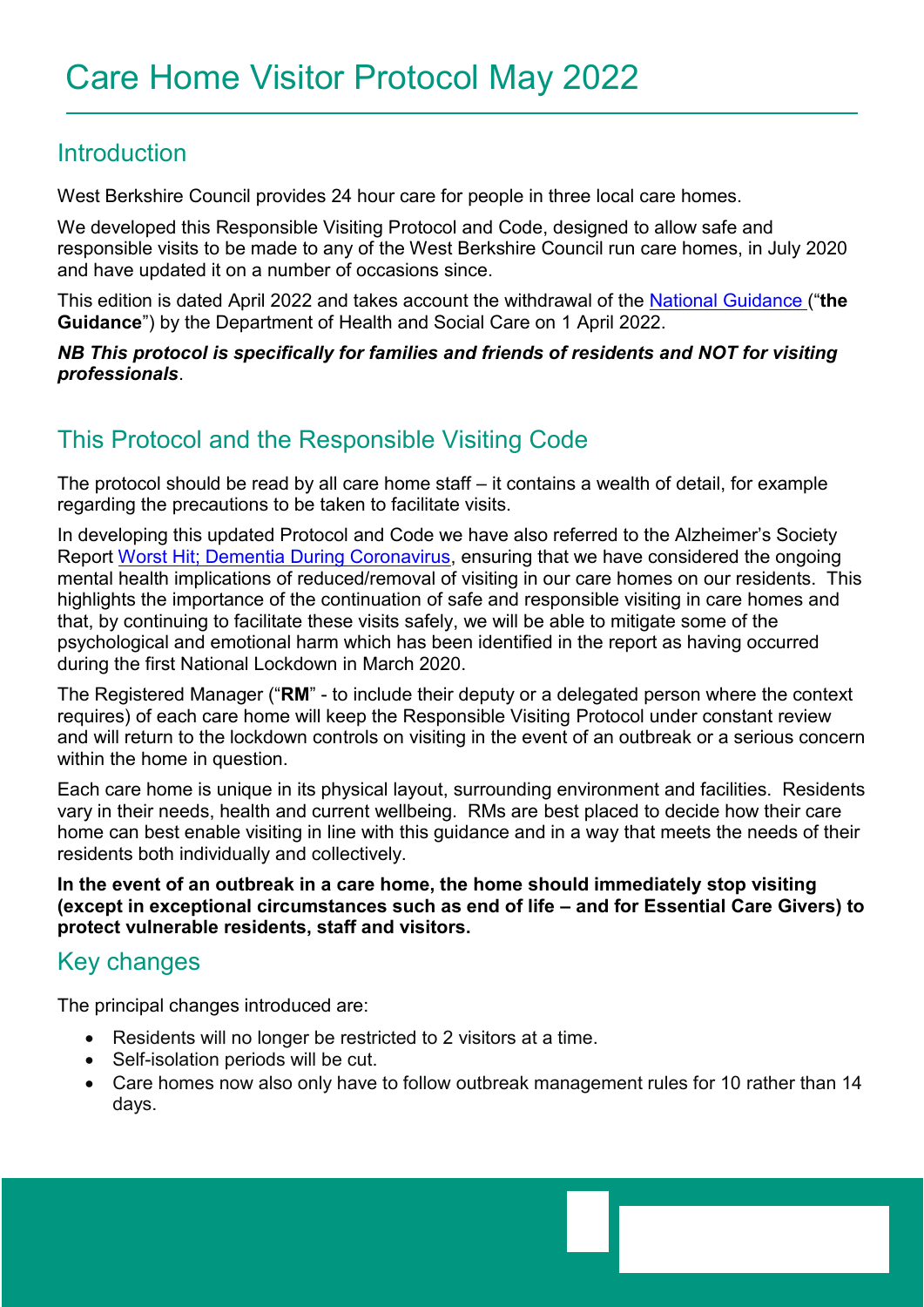## **Visitors**

Visitors are no longer required to be tested using LFD tests before every visit but will be offered the opportunity to test prior to their entry into the home, and they must wear the appropriate PPE and follow all other IPC measures (which the care home will guide them on) during visits**.** 

A maximum of 3 visitors will be able to visit at any one time or on a given day, unless agreed with the RM in advance.

Due to this increased level of infection control, except in exceptional circumstances, all visits must take place during office hours so that a member of the Management Team is available to support staff and visitors with the process. Visits out of office hours will be granted only with the specific agreement of the RM.

Visitors and residents are advised to keep physical contact to a minimum. Visitors and residents may wish to hold hands, but should bear in mind that any contact increases the risk of transmission**.** 

## Babies, children and young people

It is possible for someone aged under 18 to visit, if the resident, family, and the care home all agree that is appropriate. It is also possible for a young person under the age of 18 to be an essential care giver – although clearly this would be only be appropriate for older teenagers, and must be with the agreement of the care home manager who must satisfy themselves that the young person is confident, capable and willing to provide the care or support agreed.

Any visits involving children should be carefully considered by the family. The arrangements for the visit – in particular the numbers involved and where the visit will take place – must be planned and agreed with the care home in advance of the visit.

It is very important that any children visiting are able to follow IPC measures carefully. This will include social distancing, PPE use (where appropriate), and advice on minimising physical contact – as well as being able to follow any other instructions or advice the care home staff might provide.

Visits including babies and very young children may also take place with the agreement of the care home manager. As is the case with visitors of all ages, there should be no close physical contact between babies or young children and the residents they are visiting.

Children aged 11 and over should wear the same PPE as adult visitors. Children between 11 and 3 should wear a mask if they are able to and children under the age of 3 should not wear masks, for [safety reasons.](https://www.gov.uk/government/publications/face-coverings-when-to-wear-one-and-how-to-make-your-own/face-coverings-when-to-wear-one-and-how-to-make-your-own#exemptions)

It is currently recommended that children under the age of 11 participate in regular asymptomatic testing. If a test is to take place for a child, it should be done with their consent and that of their parent or guardian, and following the appropriate steps.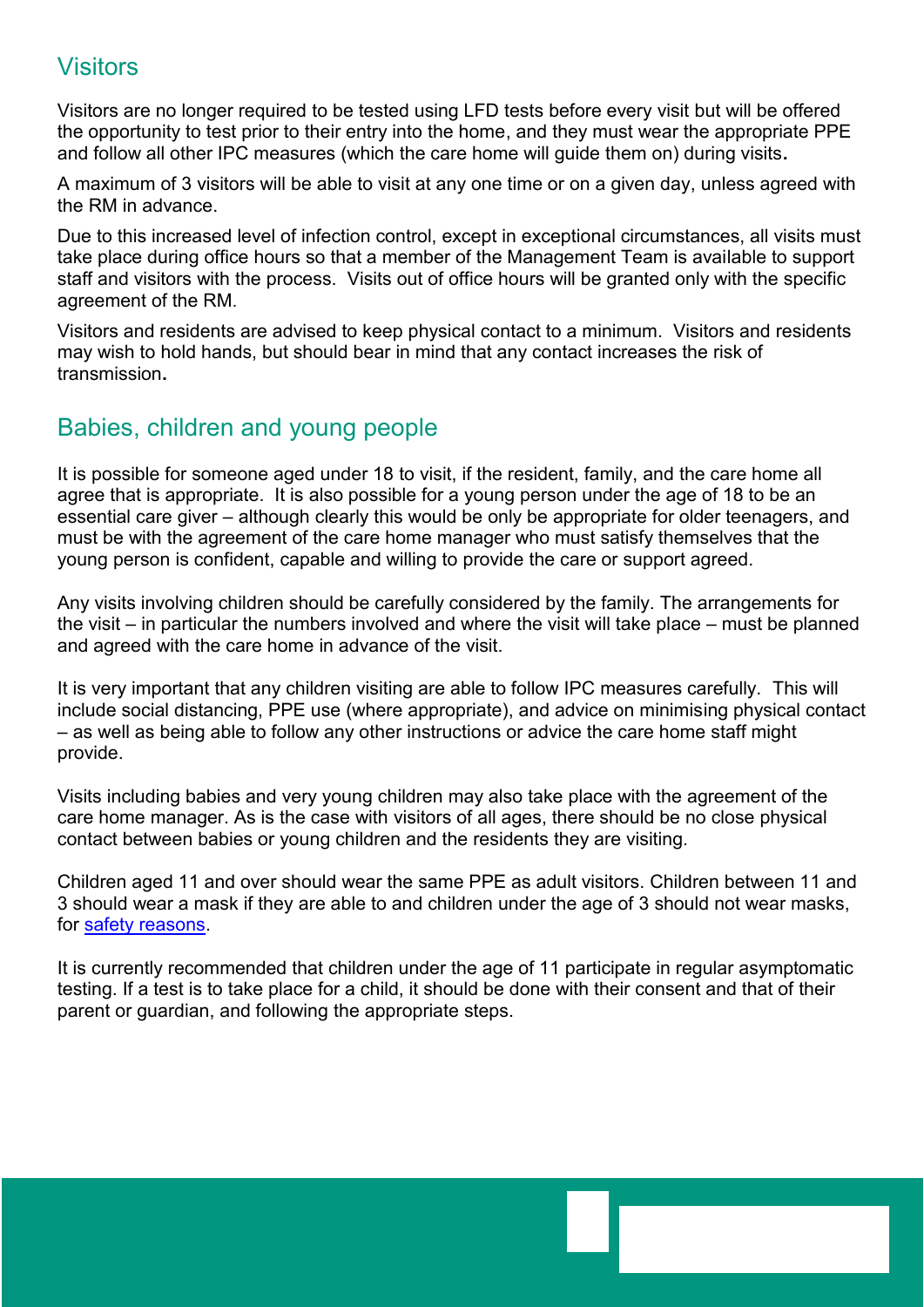# Lateral Flow Device Testing

### **Introduction**

LFD testing in continuing for residents and staff as part of the overall Covid testing regime and all visitors will be offered a test prior to their entering the home.

#### Process

Having booked their visit (see below), each visitor will be asked to arrive 30 mins before the visit is due to start, if they choose to undertake an LFD test before the visit,.

Tests will be completed by care home staff (who are already using these tests on a daily basis and are very clear on how they should be conducted).

The visitor will be required to swab their nose (with direction from the staff member) and then the test will be taken into the home to allow time to receive an accurate result.

Once the test is complete, the staff member will inform the visitor of the results:

- should the test be negative then the visit can go ahead as planned (see below).
- should the test be positive, the visitor will be asked to leave the care home without visiting and advised to follow the current guidelines.

### Types of Visit

Visits should happen in the open air wherever possible (although recognising that for many residents, and indeed visitors, this will not be appropriate in the winter).

Visits may occur in a number of ways:

#### Garden visits

- Relevant PPE measures and social distancing will apply.
- Independent access to the garden will be used to avoid visitors moving through the care setting to the garden.
- Gazebos will be used if weather is inclement, but conditions are warm and settled enough for vulnerable residents and family members to use safely.
- The Risk Assessment for outdoor visits will consider weather conditions, for example inclement weather/icy conditions to prevent slips and falls.

#### Designated areas for internal visits

- Areas have been identified and reserved in all homes for safe in-house visits. These are generally conservatories or garden lounges which can be accessed by residents through the home and visitors from the outside (removing any need for visitor access through residential areas).
- Where however there is a single access point to the visiting area, the resident and visitor(s) must enter at different times to ensure that safe distancing and seating arrangements can be maintained effectively.
- Each visiting area needs to have good ventilation, for example keeping doors and windows open where safe to do so and using ventilation systems at high rates (but only where these circulate fresh air).
- Each visiting area also needs to have good space for social distancing.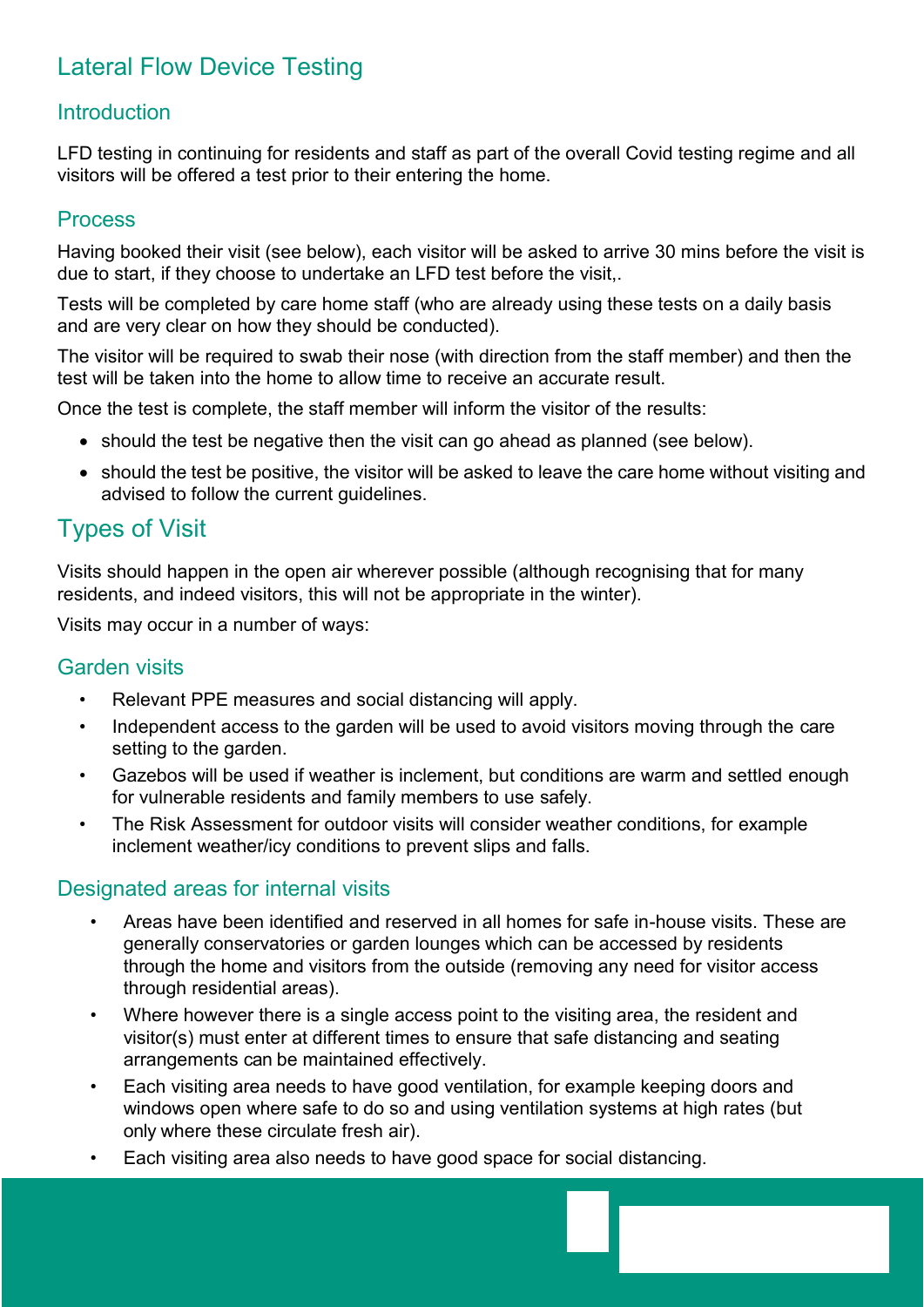- The designated visiting areas must only be used by one resident and visiting party at a time.
- Between visits there will be appropriate cleaning (and an appropriate time interval to undertake this).

### Special/Exceptional Circumstances visits

This refers to visits that will take place with enhanced risk assessments completed by the RM. They include visits taking place due to residents being acutely unwell and unable to access the designated visiting room, for example in end of life situations when the RM will support visiting in the resident's rooms. These are only to be undertaken in special or exceptional circumstances.

## Responsible Visiting Code

#### Responsibilities of Visitors

- To book visits in advance for a specific day, time and length of visit.
- To check in with the care provider on the day prior to the visit that the status of the service has not changed and the visit can go ahead.
- To be free of any Covid-19 symptoms for at least 10 days prior to the visit, as per Government guidance, not be unwell on the day of their visits, and not be self-isolating.
- To provide the necessary information required by the provider at the visits (eg an honest response to screening requirements about Covid-19 risk factors, etc).
- To comply with the infection prevention and control measures, including a temperature test, mandatory hand hygiene, the use of PPE as required and social distancing requirements, and to remain in the designated visiting area.
- To ensure that any gifts brought to give to the individual they are visiting can be sanitised, in line with relevant infection prevention and control guidance.

### Tips for Visitors

- The Guidance includes tips for visitors on how to communicate if face coverings are mandatory or required, for example:
	- speaking loudly and clearly;
	- keeping eye contact;
	- not wearing hats or anything else that might conceal their face further;
	- wearing clothing or their hair in a way that a resident would more likely recognise.
- The Guidance also warns visitors that some residents with dementia might struggle at first to remember or recognise them.

#### Responsibilities of care homes/RMs

- To follow national and UKHSA guidance, including guidance on visitors.
- To provide clear information about how each visit will take place and the infection control measures that must be followed.
- To appropriately support staff in order to facilitate visits including written processes and procedures.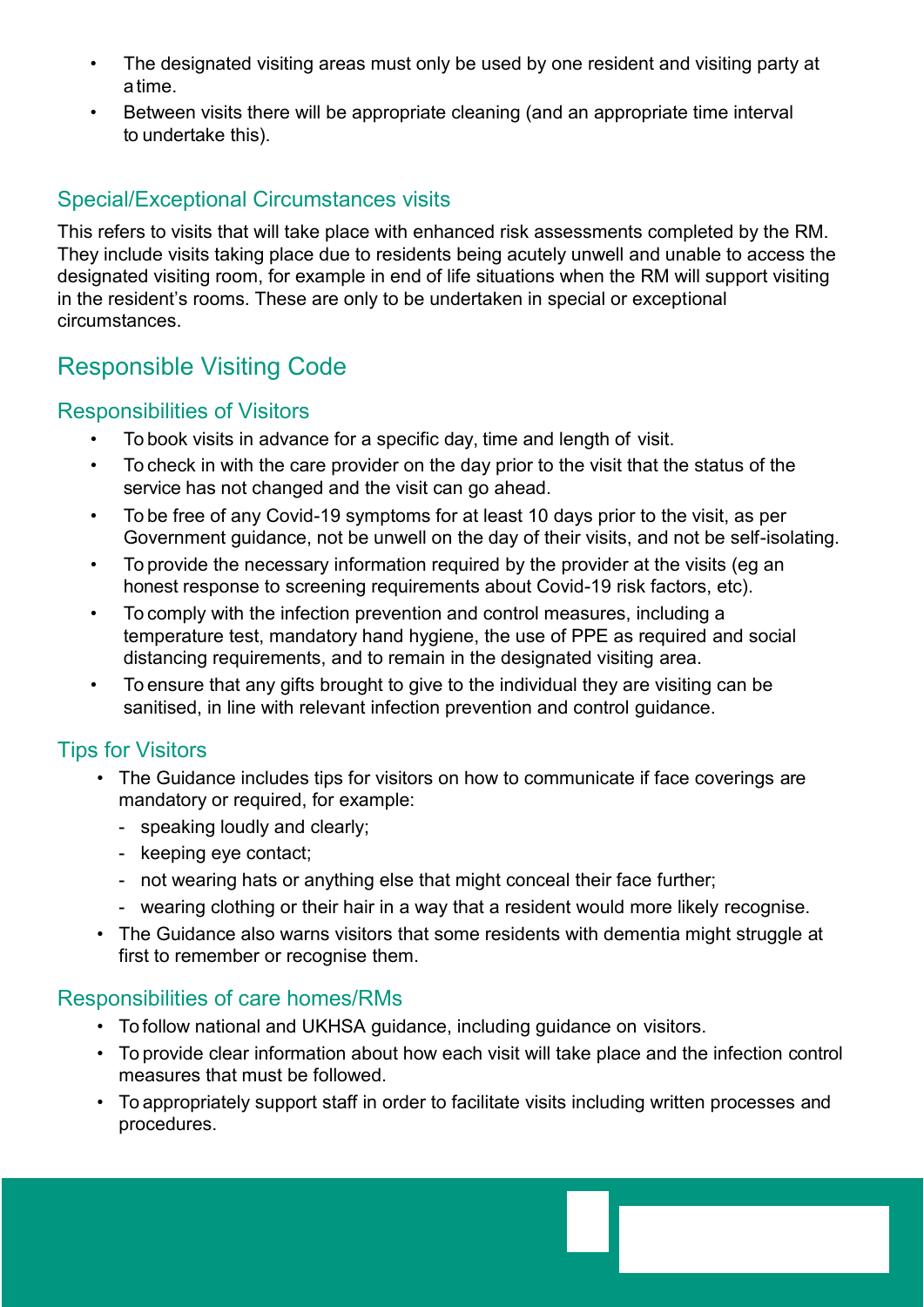- To treat all visitors with respect and courtesy, and to provide clear instructions about the visiting protocol.
- To seek to prepare residents for visits where necessary (eg for those with dementia by looking with them at photographs of the person who is due to visit and talking to them about their relationship).
- To proactively communicate with residents and families where an outbreak occurs, and the impact on the visiting protocol.
- To ensure that, if the care home is closed to all but essential visitors, that virtual visiting is undertaken using the IT equipment in the homes to facilitate contact.
- To ensure that the West Berkshire Council Responsible Visiting RAG Rating document is completed weekly (this will include up to date information from the UKHSA about local
- community transmission the responsibility of disseminating this information to all providers in a timely and effective manner sits with the UKHSA).
- To maintain a record of any visitors to the care home as well as the person and/or people they interact with, for example if a person visits their loved one who is also visited by a chaplain in the course of the visit.

### Rules for visit – all visits

- Visits may only take place with the agreement of the home's RM.
- Every visit will be risk assessed and agreed by the RM.
- Visits must be arranged via an appointment so that the home can manage who is on the premises safely.
- All visits will usually be for a maximum of one hour.
- All individuals not part of the same household should remain two metres apart at all times during the visit. On occasions where social distancing is not possible, all visitors should wear masks, gloves and an apron.
- Purpose built clear screens will be used where necessary to provide a protective barrier and these/the visiting rooms will be subject to enhanced cleaning after each visit.
- All visitors must wear masks/face coverings, unless advised by care home staff.
- The visitors and the resident must keep socially distant at all times.
- All visits may be supervised from a distance.
- All visitors must report to the reception of the care home on arrival and departure and confirm who they are visiting, their contact details, etc (receptionist/office staff will be responsible for marking the visitor as present and recording when they leave).
- All visitors will be asked to read, agree and follow this Code.
- All visitors will be required to confirm that they:

-have not been feeling unwell recently;

-have not had a recent onset of a new continuous cough;

- -do not have a high temperature (nb that all visitors will have their temperature taken);
- -have not noticed a loss of, or change in, their normal sense of taste or smell;
- -have not returned from an overseas visit such that they are still subject to any applicable quarantine period;
- -have not to their knowledge had recent contact (in the last 10 days) with anyone with Covid-19 symptoms or with confirmed Covid-19.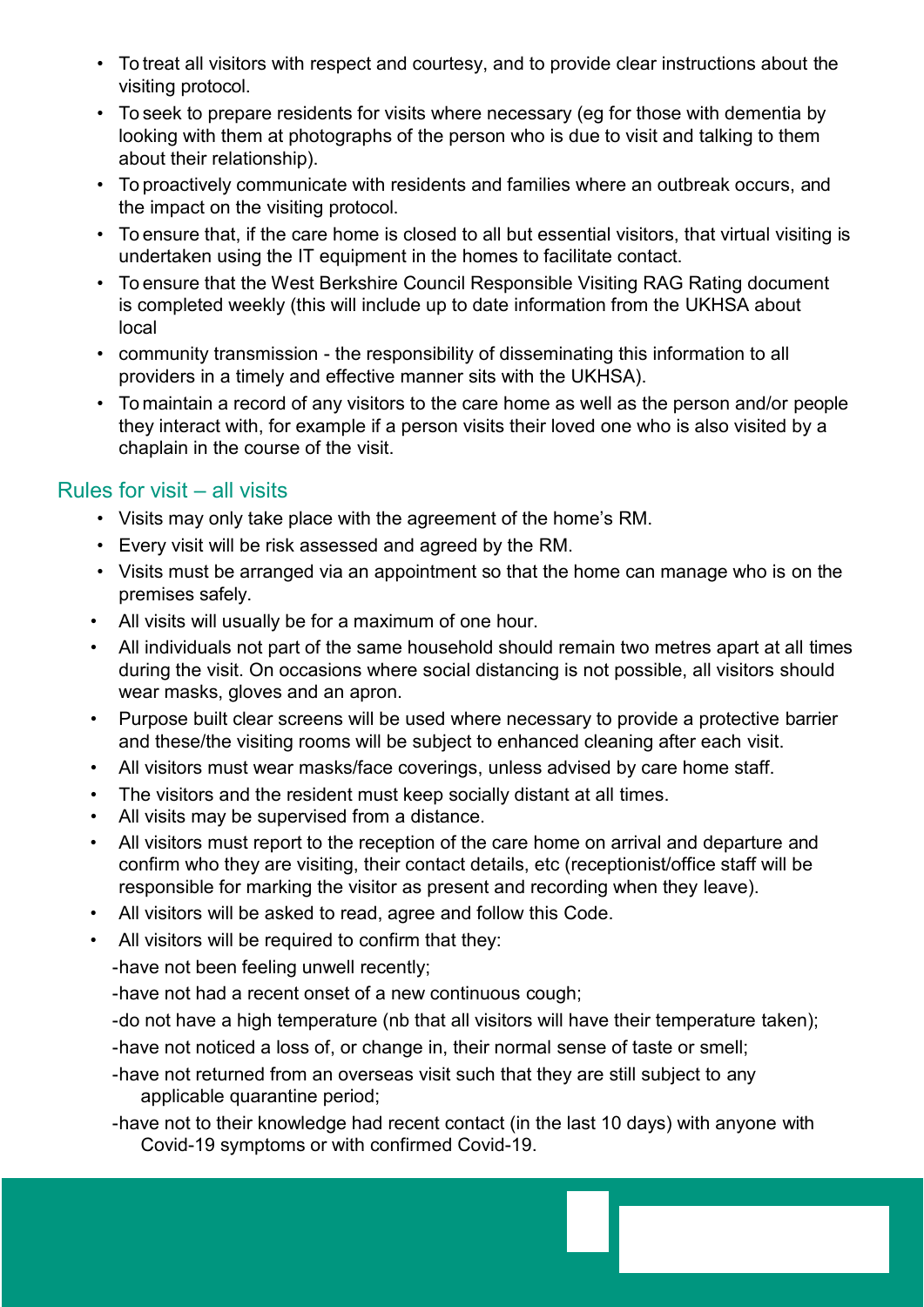- All visitors will have their temperature taken on arrival and anyone with a temperature of 37.8 °C or above will not be permitted to continue with a visit.
- Visitors will be asked to NOT to bring any personal possessions into the home during visits - this includes mobile phones.
- Visitors need to discuss with staff any items they wish to bring with them on their visit, such as a gift (which will need to be something that can be easily cleaned by the care home to prevent cross contamination).

### Essential Care Giver

#### **Introduction**

For some residents a visit with a greater degree of personal care may be central to maintaining their immediate health and wellbeing.

In such cases, *in addition to the Visitor's* and with the agreement of the care home, the ECG will be enabled and supported to provide this care and they will be able to visit more often. They will have access to the same Polymerase Chain Reaction ("**PCR**") and LFD testing, and PPE arrangements, as a member of care home staff.

Each resident's needs will be different, and the exact arrangements will need to be agreed between the care home, resident and their family (with professional support if helpful). This should follow an individualised assessment of the resident's needs.

The ECG arrangements are intended for circumstances where the visitor's presence or the care they provide is central to the immediate health and wellbeing of the resident.

### **Testing**

Each ECG will need to comply with the appropriate testing arrangements:

- take a rapid lateral flow test twice a week, spaced 3 to 4 days apart. These rapid lateral flow tests must be done on site and visitors cannot self-test at home.
- be subject to additional testing in line with care home staff should the care home be engaged in rapid response daily testing or outbreak testing.
- LFD tests will be provided by the care home.

Visitors who have recently tested positive for Covid-19 should not be retested within 90 days unless they develop new symptoms. This means that some visitors will not need to be tested regularly because they will still fall into this 90-day window. These visitors should use the result of their positive PCR result to show that they are currently exempt from testing until the 90-day period is over. Once the 90-day period is over, visitors should then continue to be tested. They should still continue to follow all other relevant IPC measures throughout these 90 days, including maintaining good hand hygiene and wearing PPE.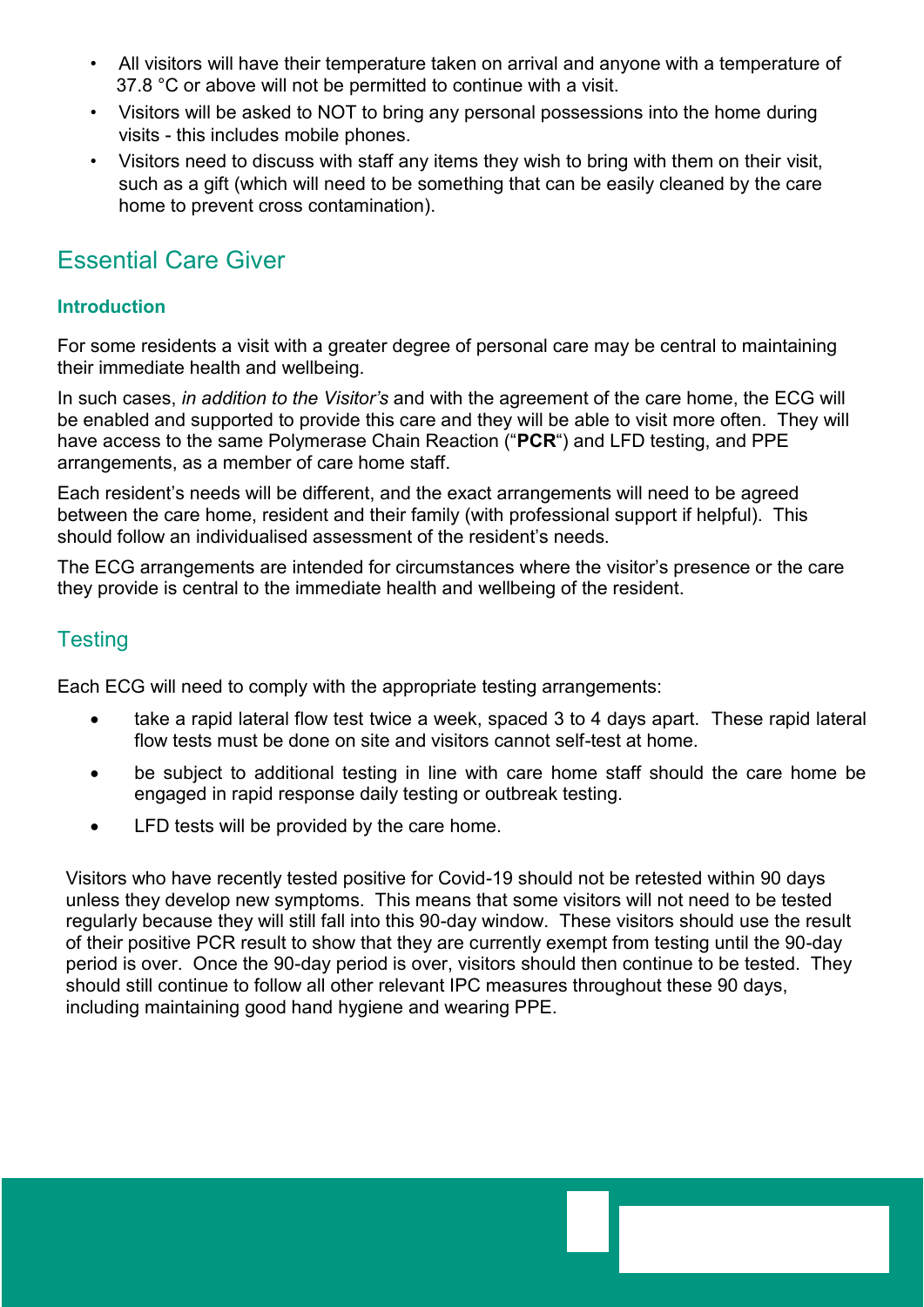#### Infection Control

ECGs must use the same PPE as members of the care home staff, and must follow appropriate guidance for using it after being shown how to correctly put on and remove the PPE on a video or by a staff member. It is also sensible for the visitor to be observed by an experienced member of staff as they put on and remove the PPE on the first few visits, to ensure they are doing so correctly. This remains the case regardless of whether the resident and/or the visitor have received a vaccine. If the resident being visited is believed to have Covid-19, or is coughing, and the visitor will be within 2 metres of them, this should include eye protection such as goggles or a visor.

ECGs must be reminded that PPE is only effective if worn properly, put on and taken off safely and combined with infection prevention and control measures such as hand hygiene and avoiding touching your face with your hands. Care home staff should provide visitors with guidance on how to safely put on and remove PPE and visitors should also be encouraged to view the video demonstration.

Care home staff should also ensure that these visitors have been provided with appropriate information regarding how frequently they should change their PPE and are supported to change their PPE where necessary, for example changing gloves after supporting a resident with personal care. This must include appropriate guidance on local arrangements for disposing of soiled PPE.

These visitors should also be briefed on the relevant IPC measures in the areas of the care home they will have access to and reminded of the importance of remaining at least a 2 metre distance from staff and any other residents they might encounter.

# Visits out of Care Homes

Spending time out of the care home has always been an important part of life for many people living in residential care. This might include visits with friends and family to outdoor spaces and leisure venues, or to celebrate special occasions. West Berkshire Council Care homes would like to be able to facilitate safe "out of care home visits".

For some residents, regular visits may be part of their care plan – accessing care and support in day services, participating in community groups and volunteering. For many residents of working age, this might include regular overnight visits to the family home.

Every "out of care home visit" must be agreed with the RM or their delegated person at the relevant home and this should be done at least seven days prior to the visit being undertaken following an individual risk assessment. RM's or their delegated person has the right to deny an "out of care home visit" should there be any concern over the safety of this visit.

Individual risk assessments should take into account:

- the vaccination status of residents, visitors and staff
- any testing of those accompanying the resident or who they intend to meet on their visit out
- levels of infection in the community
- variants of concern in the community
- where the resident is going on a visit and what activities they will take part in while on the visit
- the mode of transport that residents intend to use